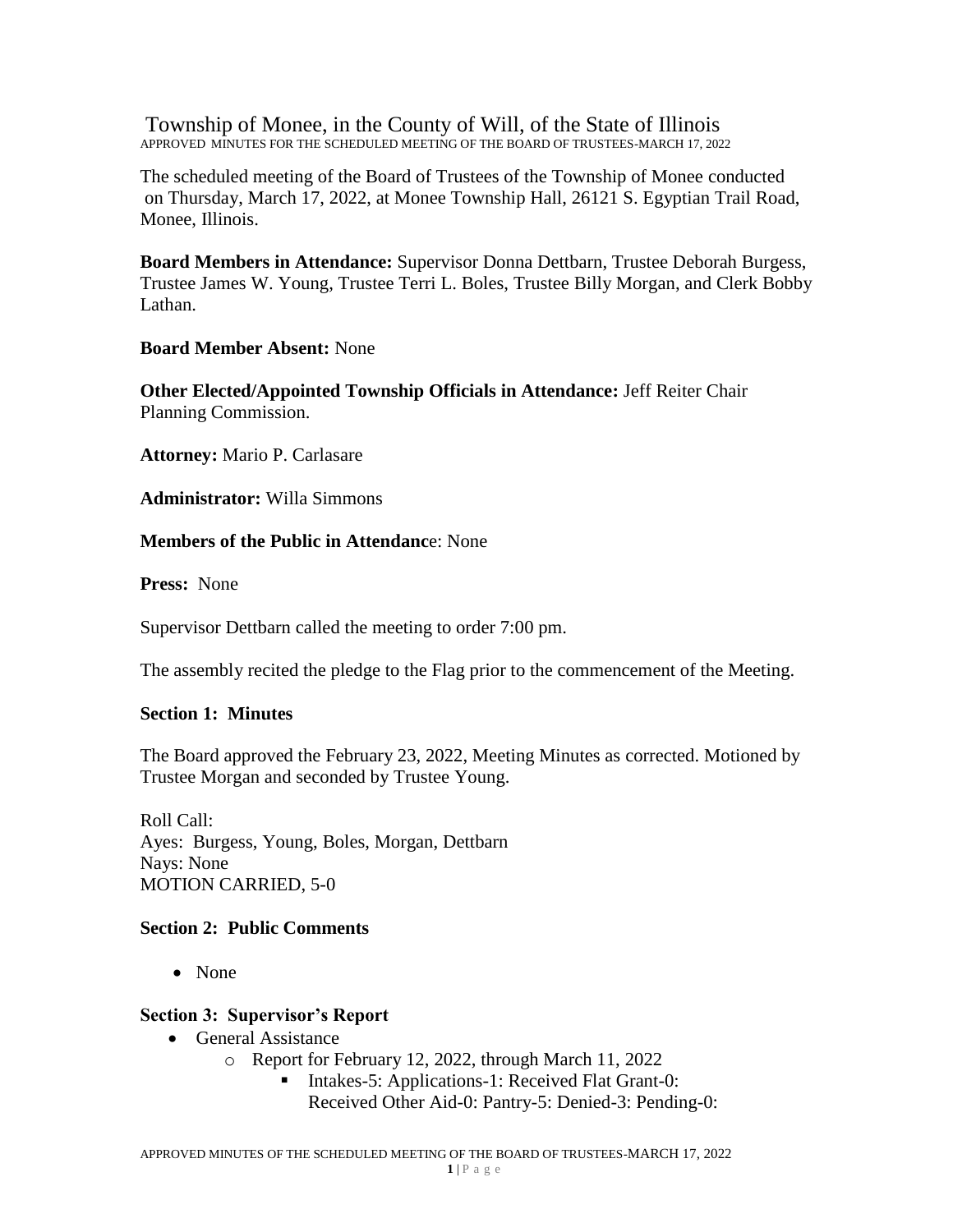Terminated-0

Total on General Assistance-3

- Total Amount for General Assistance (GA)- \$ 966.00
- Total Amount for Emergency Assistance (EA)- \$ 2,495.15
- Total Amount for GA and EA- \$ 3,461.15
- $\blacksquare$ .
- o Food Drive-Up Distribution on Wednesday, March 9, 2022.
- o Received Thank You letters from Judge Kilbride, CASA (Court Appointed Special Advocates) and Family of W. Lee Deutsche.

### **Section 4: Clerk's Report**

• Publication of Thursday, April 21, 2022, Budget Hearings on Thursday, March 10, 2022, Edition of the Vedette.

### **Section 5: Highway Commissioner's Report**

• None

## **Section 6: Assessor's Report**

None

## **Section 7: Attorney's Report**

• Submit copy of Dismissal Order for Guida V. Monee Township Civil Litigation 21-CL-0137 (Case for the accident on Stuenkel Road near Crawford).

### **Section 8: Standing Committee/Commission Report**

Township Plan Commission Report:

Chair Jeff Reiter discussed the McMann Farms LLC Special Use Permit Application for Plumbing Sales & Services in A-1 Zoned. This case was the subject of Wednesday, March 2, 2022, Planning Commission Meeting. The Commission has no objection for this zoning Case.

The Board approved to send a Letter of No Objection to the Will County Planning Commission. The letter must include a statement that the County Commission consider the Minutes of the Monee Township Planning Commission Meeting for Wednesday, March 2, 2022, when making their decision. Motioned by Trustee Young and seconded by Trustee Burgess.

Roll Call: Ayes: Burgess, Young, Boles, Morgan, Dettbarn Nays: None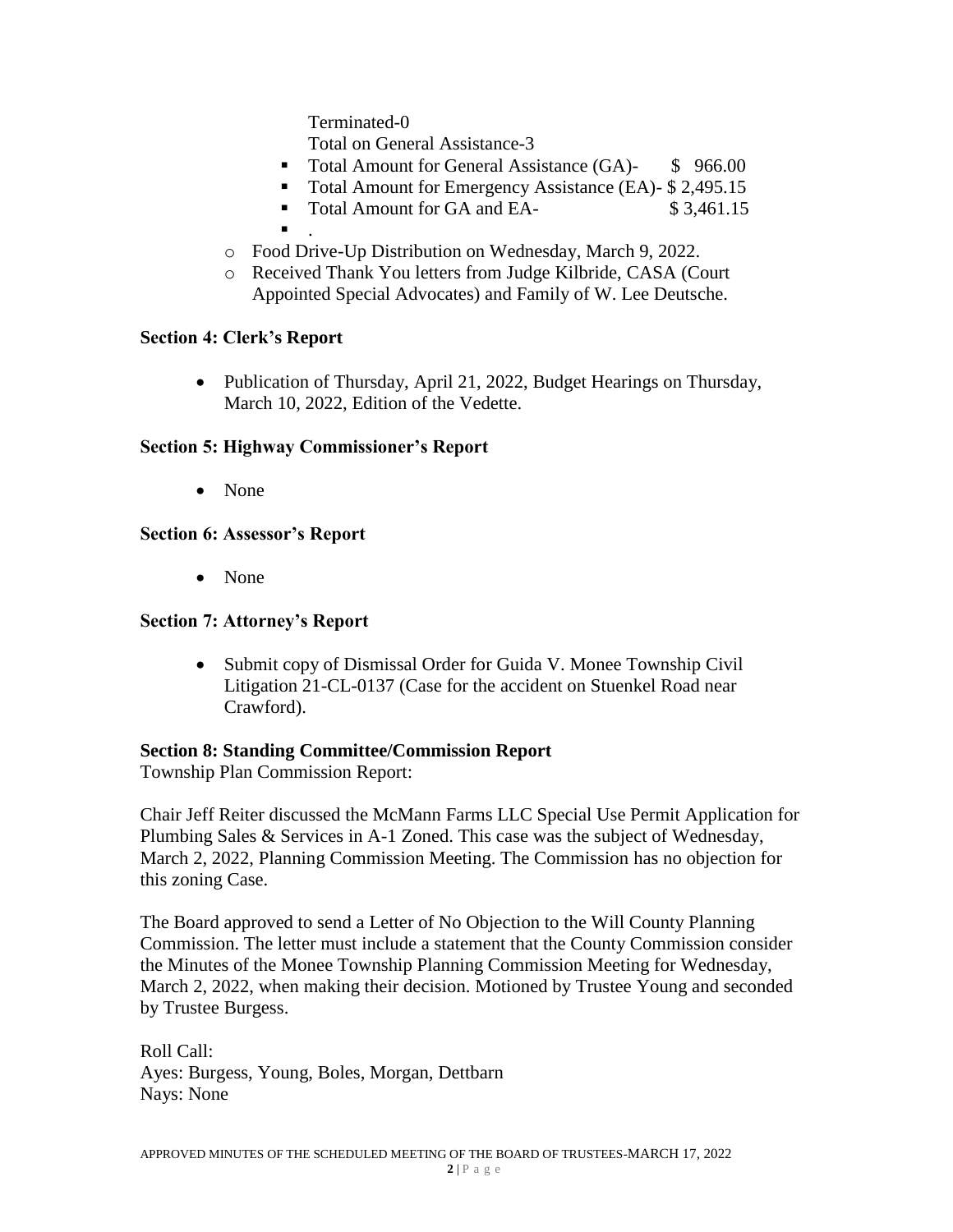### MOTION CARRIED 5-0

#### **Section 9: New Business**

The Board approved the Agenda for Tuesday, April 12, 2022, Town Meeting. Motioned by Trustee Boles and seconded by Trustee Morgan.

Roll Call: Ayes: Burgess, Young, Boles, Morgan, Dettbarn Nays: None

### MOTION CARRIED 5-0

The Board approved a Resolution (22-001) for placing the Illinois Initiative Amendment referenda on the Ballot for Tuesday, June 28, 2022, Primary Election. The referenda will state as follows:

### **"Shall the people of Illinois adopt the Illinois Initiative Amendment which would give Illinois voters the right to propose and enact amendments to the Illinois Constitution by means of the voter petition and referendum?"**

Motioned by Trustee Morgan and seconded by Trustee Burgess.

Roll Call: Ayes: Burgess, Young, Boles, Morgan, Dettbarn Nays: None

MOTION CARRIED 5-0

The Board approved TFH Cleaning Annual Contract, April 1, 2022, to March 31. 2023 for \$7,290.00 to clean Assessor's Office. Motioned by Trustee Boles and seconded by Trustee Burgess.

Roll Call: Ayes: Burgess, Young, Boles, Morgan, Dettbarn Nays: None

#### MOTION CARRIED 5-0

The Board approved RWK Warranty Contract Extension for \$500.00. Motioned by Trustee Burgess and seconded by Trustee Young.

Roll Call: Ayes: Burgess, Young, Boles, Morgan, Dettbarn Nays: None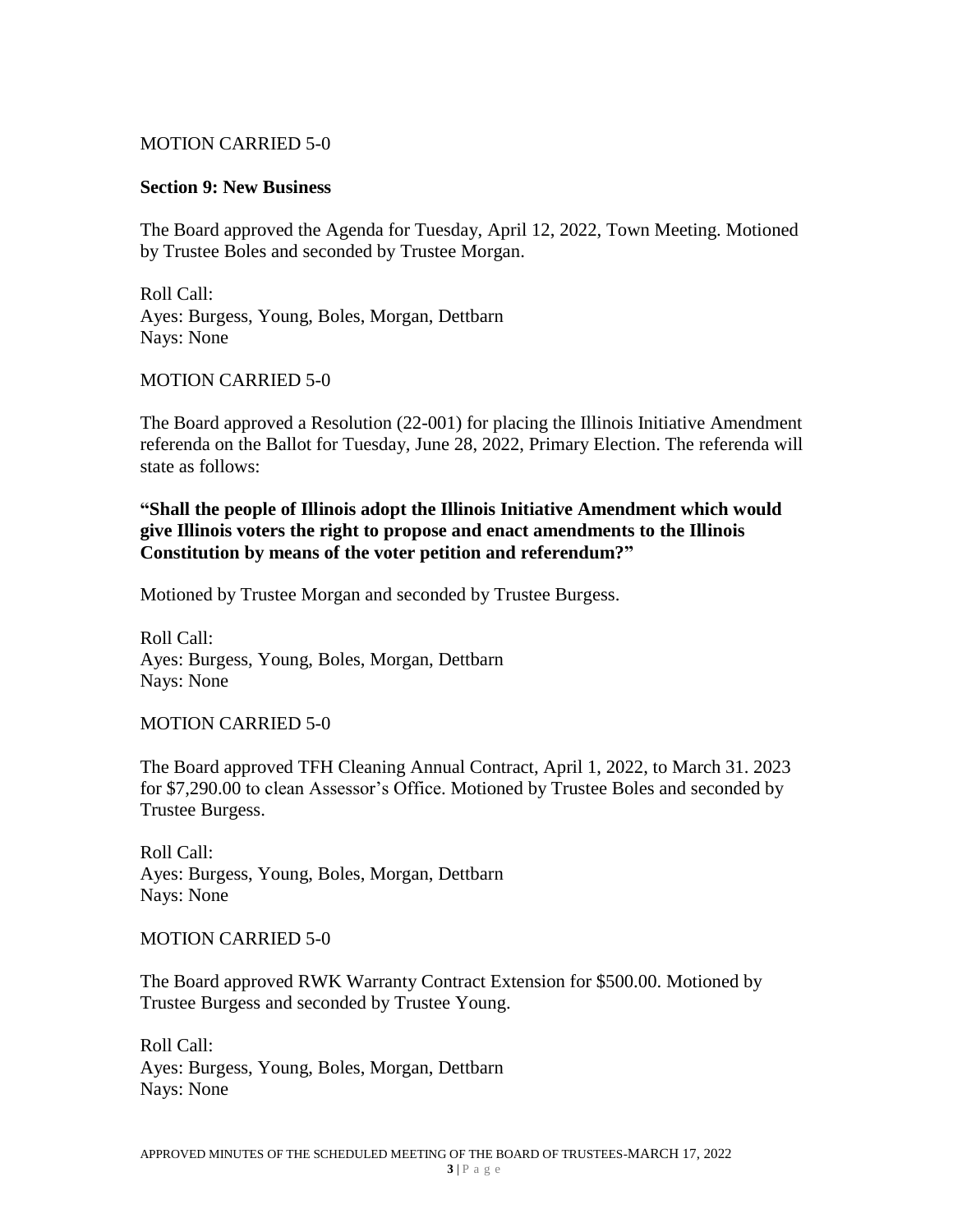### MOTION CARRIED 5-0

The Board approved RWK Computer Replacement Project for \$7,309.98. Motioned by Trustee Burgess and seconded by Trustee Morgan.

Roll Call: Ayes: Burgess, Young, Boles, Morgan, Dettbarn Nays: None

#### MOTION CARRIED 5-0

The Board approved RWK Move Email to 365 and MFA for \$4,725.00. Motioned by Trustee Young and seconded by Trustee Morgan.

Roll Call: Ayes: Burgess, Young, Boles, Morgan, Dettbarn Nays: None

#### MOTION CARRIED 5-0

The Board approved RWK yearly Contract for \$1,378.72 per month. The monthly amount will be \$1,290.64 per month after completion of 365 Project Motioned by Trustee Morgan and seconded by Trustee Boles.

Roll Call: Ayes: Burgess, Young, Boles, Morgan, Dettbarn Nays: None

#### MOTION CARRIED 5-0

### **The Township received dividend from Township Official of Illinois Risk Management Association (TOIRMA):**

### **Town Fund \$1,496.00 Road and Bridge-\$2,339.00**

The Board approved Line-Item Transfer for General Town Fund Board Budget. Transfer of \$100.00 from Contingences (5195) to Dues and Subscriptions (5125). Transfer of \$2,000.00 from Contingences (5195) to Pantry Expenses (5314). Motioned by Trustee Burgess and seconded by Trustee Boles.

Roll Call: Ayes: Burgess, Young, Boles, Morgan, Dettbarn Nays: None MOTION CARRIED, 5-0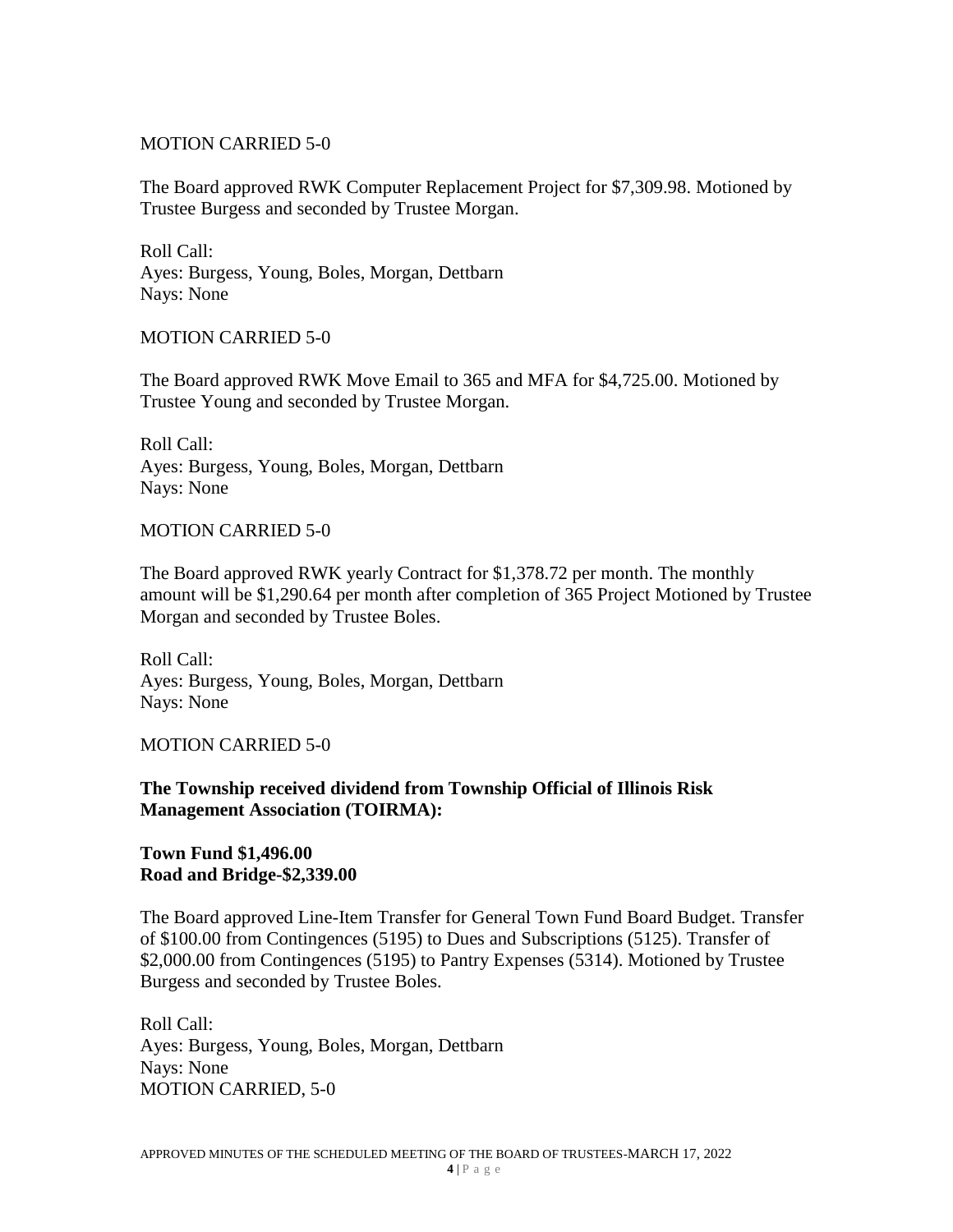The Board approved Line-Item Transfer for Road District's Budget, Road & Bridge Fund. Transfer of \$6,240.79 from Road Maintenance (5500) to Replacement Taxes District (5205). Motioned by Trustee Burgess and seconded by Trustee Morgan.

Roll Call: Ayes: Burgess, Young, Boles, Morgan, Dettbarn Nays: None MOTION CARRIED, 5-0

The Board approved payment of \$7,319.40 for payment for Will Ride Program (\$1,319.40 for December 2021 and \$6,000.00 (estimated) for January, February, and March 2022). Motioned by Trustee Morgan and seconded by Trustee Boles.

Roll Call: Ayes: Burgess, Young, Boles, Morgan, Dettbarn Nays: None

MOTION CARRIED 5-0

### **Section 10: Old Business**

Trustee Morgan had some conversations to restart the Youth Program. He has not signed any agreements.

## **Section 11: Trustee Audit of Accounts/Clerk Certification Audit**

The Board approved the payment of the bills as presented for the period of February18, 2022, through March 17, 2022. Motioned by Trustee Burgess and seconded by Trustee Boles.

Roll Call: Ayes: Burgess, Young, Boles, Morgan, Dettbarn Nays: None

MOTION CARRIED, 5-0

### **Section 12: Board Comments:**

None

### **Adjournment:**

The Board meeting adjourned at 8:29 pm. Motioned by Trustee Burgess and seconded by Trustee Boles.